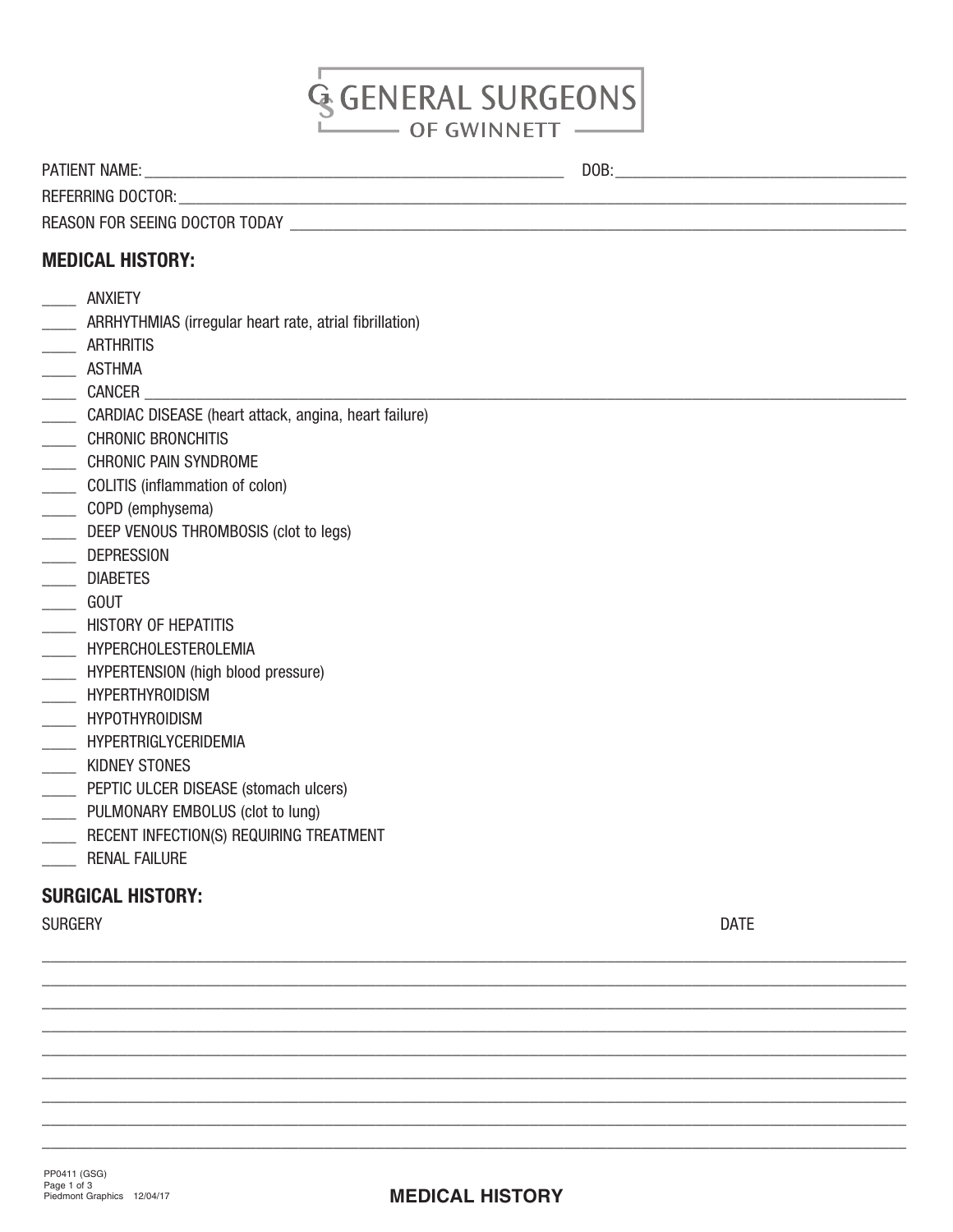| <b>ALLERGIES:</b>      |                                                                                         |                                                                                                                                                                      |
|------------------------|-----------------------------------------------------------------------------------------|----------------------------------------------------------------------------------------------------------------------------------------------------------------------|
| <b>MEDICATION</b>      |                                                                                         | REACTION (HIVES, NAUSEA)                                                                                                                                             |
|                        |                                                                                         |                                                                                                                                                                      |
|                        |                                                                                         |                                                                                                                                                                      |
| <b>MEDICATIONS:</b>    |                                                                                         |                                                                                                                                                                      |
|                        |                                                                                         |                                                                                                                                                                      |
| <b>MEDICATION</b>      | <b>DOSE</b>                                                                             | <b>FREQUENCY</b>                                                                                                                                                     |
|                        |                                                                                         |                                                                                                                                                                      |
|                        |                                                                                         |                                                                                                                                                                      |
|                        |                                                                                         |                                                                                                                                                                      |
|                        |                                                                                         |                                                                                                                                                                      |
|                        |                                                                                         |                                                                                                                                                                      |
|                        |                                                                                         |                                                                                                                                                                      |
|                        |                                                                                         |                                                                                                                                                                      |
|                        |                                                                                         |                                                                                                                                                                      |
|                        |                                                                                         |                                                                                                                                                                      |
|                        |                                                                                         |                                                                                                                                                                      |
|                        |                                                                                         |                                                                                                                                                                      |
| <b>SOCIAL HISTORY:</b> |                                                                                         |                                                                                                                                                                      |
|                        |                                                                                         | SMOKE ________, QUIT __________ HOW MUCH PER DAY ___________ ALCOHOL _________, FREQUENCY __________                                                                 |
| <b>FAMILY HISTORY:</b> |                                                                                         |                                                                                                                                                                      |
|                        |                                                                                         |                                                                                                                                                                      |
|                        |                                                                                         | ,我们就会在这里的,我们就会在这里的人,我们就会在这里的人,我们就会在这里的人,我们就会在这里的人,我们就会在这里的人,我们就会在这里的人,我们就会在这里的人,<br>第251章 我们的人,我们就会在这里的人,我们就会在这里的人,我们就会在这里的人,我们就会在这里的人,我们就会在这里的人,我们就会在这里的人,我们就会在这里的人 |
|                        |                                                                                         |                                                                                                                                                                      |
|                        | HAVE YOU TRAVELED OUTSIDE OF THE UNITED STATES WITHIN THE PAST 30 DAYS? ___ YES ____ NO |                                                                                                                                                                      |
|                        |                                                                                         |                                                                                                                                                                      |